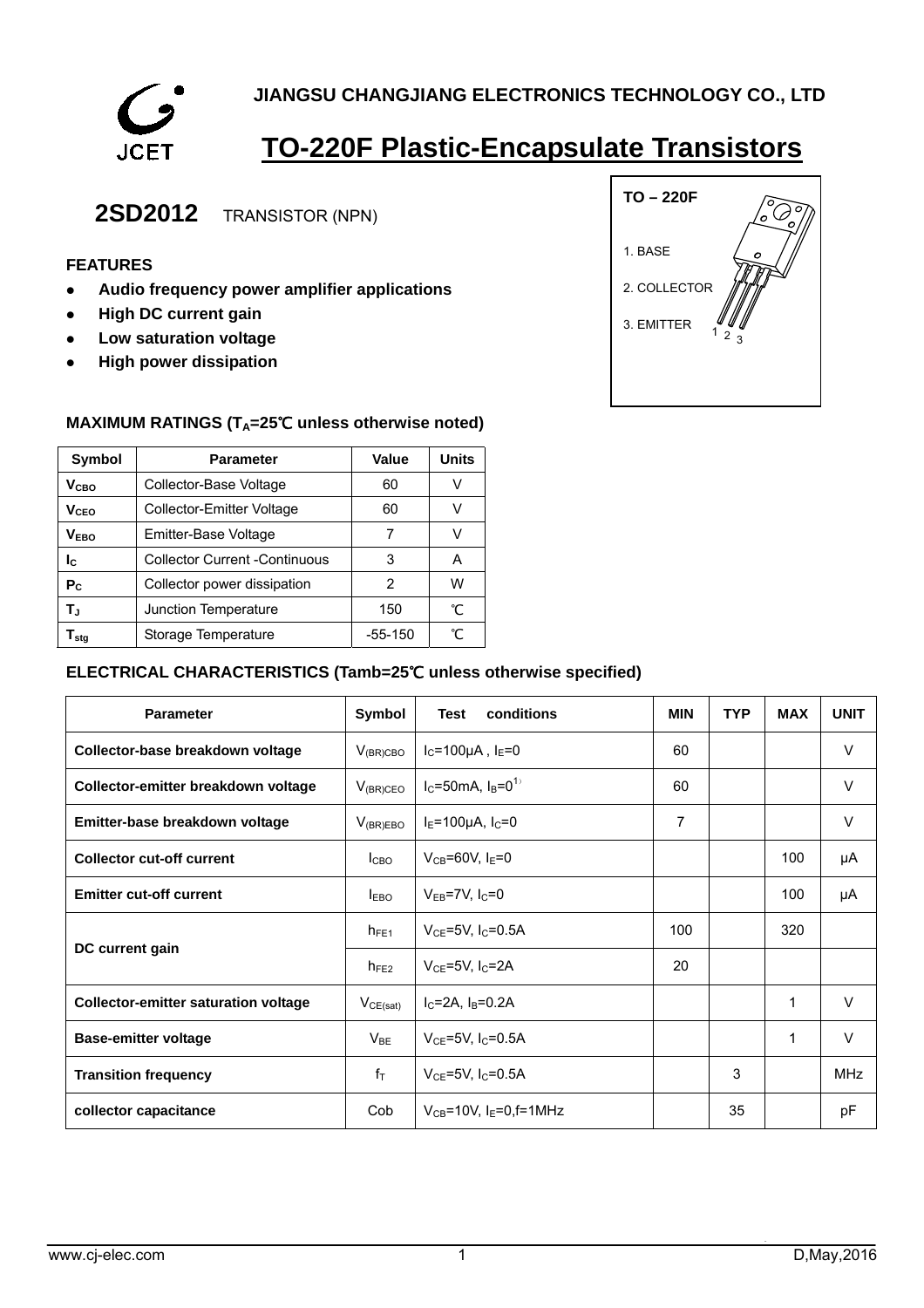### **Typical Characteristics**